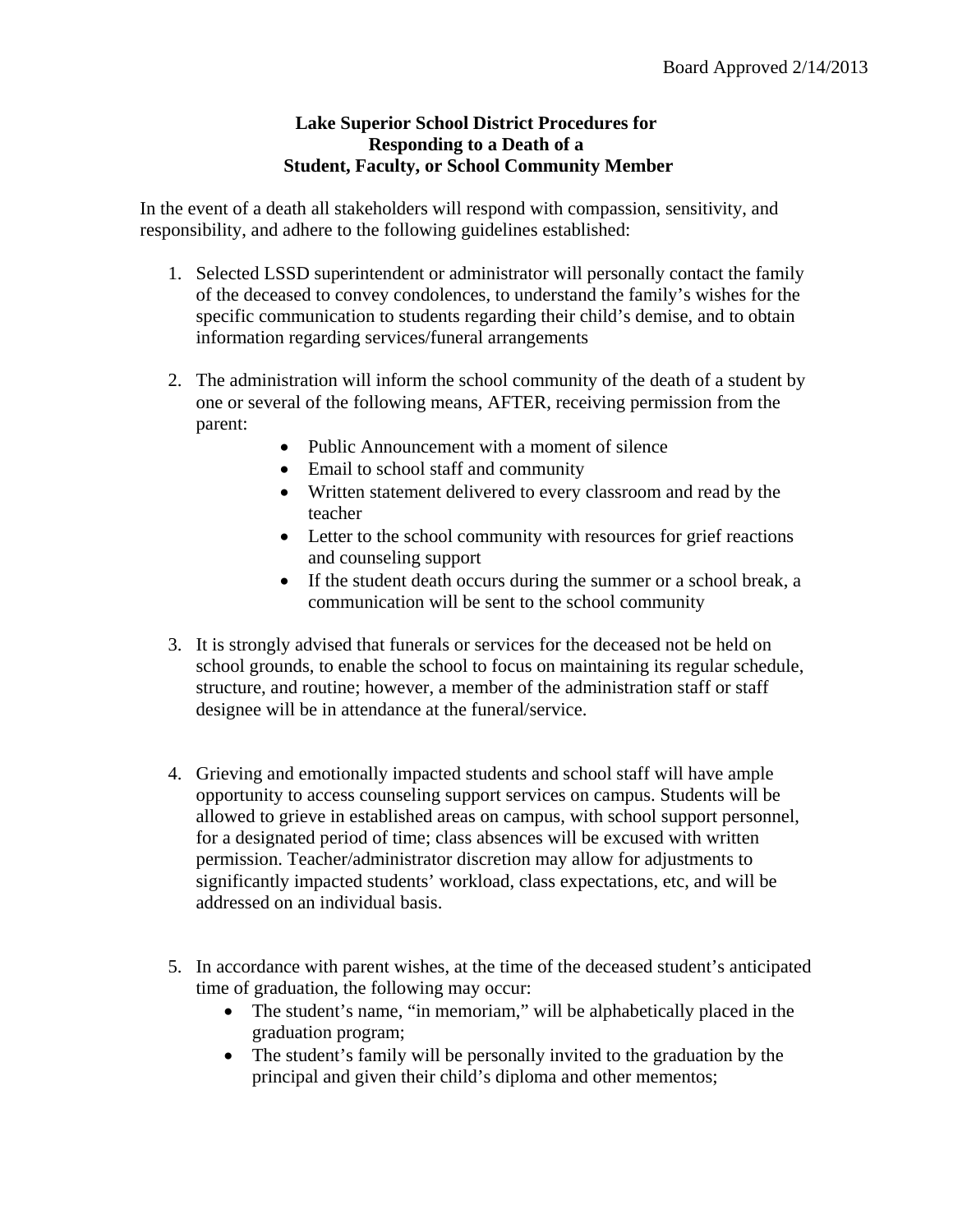- At graduation, the administrator will acknowledge the loss of the student in his/her graduation address;
- Student speakers selected to speak at graduation, with administrator permission, may choose to incorporate comments and/or reflections regarding the school community member who has died.

The above LSSD policy is the standard and minimum that will uniformly be adhered to when the tragic loss of a school community member occurs. Additional tributes, memorials, and specific recognition will be considered dependent upon the individual, the circumstances, wishes of the family, and the LSSD Campus Memorials Policy.

LSSD will act with sensitivity, respect, and profound sense of responsibility toward the family of the deceased.

## **Guidelines for school Memorials following a tragic event:**

- 1. No permanent memorials will be placed on school property. Temporary memorials should be allowed but removed as soon as possible (a week is recommended).
- 2. Recommendations and grief research suggest: Do not dismiss school or encourage funeral attendance during school hours. Do not dedicate a Memorial to the deceased. Do not have large school assemblies. Give facts to students with the deceased parent's permission. Provide activities to reduce trauma; art, music, writing. Set aside school **curriculum** as needed.
- 3. Always consult with the family about temporary memorials with the understanding they will eventually receive these;
- 4. Solicit ideas to memorialize the deceased in positive ways that do not put other students at risk or contribute to the emotional crisis. Always consult with the deceased family prior to initiating permanent Memorials. An example of a permanent Memorial is often termed as "A GIFT OF HOPE" which refers to activities or projects that will make a difference and prevent similar tragedies. These are not necessarily initiated by the school but ideas for students, parents of the deceased, community members, clergy, etc.:
	- Encourage students to engage in service projects, such as organizing a community service day, food drive, get involved in peer counseling, sponsor a health awareness day, etc;